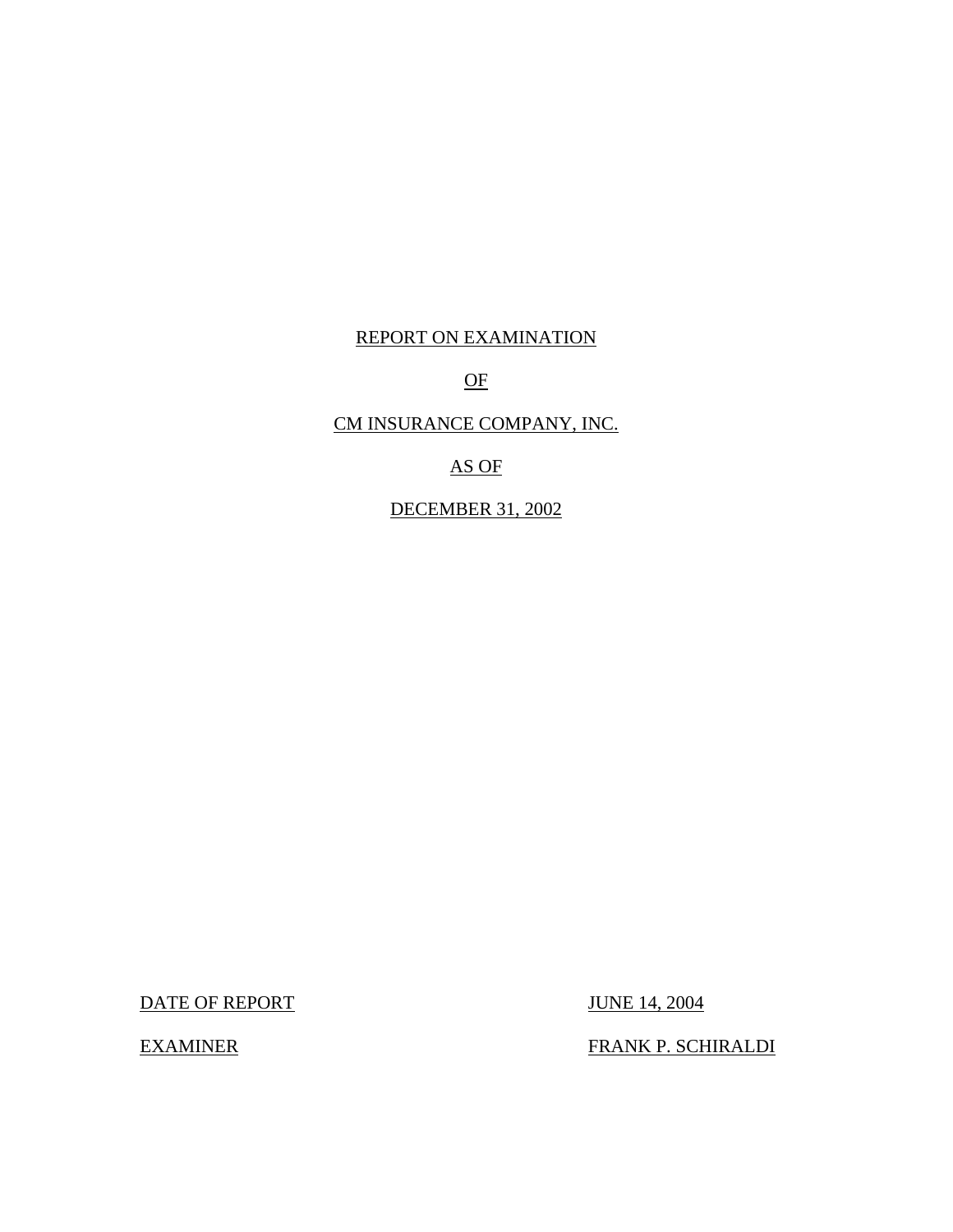# TABLE OF CONTENTS

| ITEM NO.                           |                                                      | PAGE NO.       |
|------------------------------------|------------------------------------------------------|----------------|
| 1.                                 | Scope of examination                                 | $\overline{2}$ |
| 2.                                 | <b>Description of Company</b>                        | $\overline{2}$ |
| A.<br><b>B.</b><br>$\mathcal{C}$ . | Management<br>Plan of operation<br>Growth of Company | 3<br>6<br>6    |
| 3.                                 | <b>Financial statements</b>                          | 7              |
| 4.                                 | Losses and loss adjustment expenses                  | 9              |
| 5.                                 | Article 70 compliance                                | 9              |
| 6.                                 | Summary of comments and recommendations              | 10             |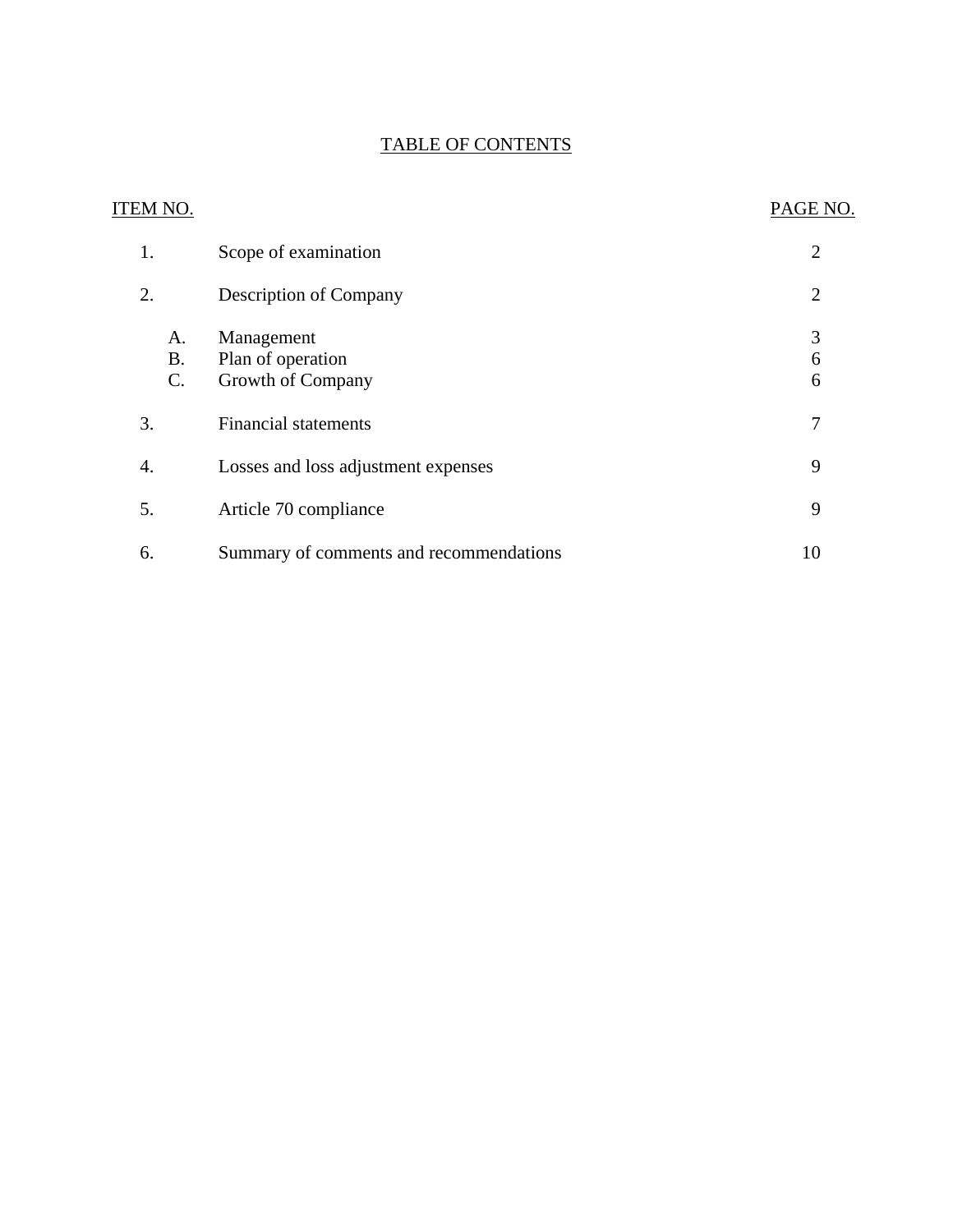

# STATE OF NEW YORK INSURANCE DEPARTMENT 25 BEAVER STREET NEW YORK, NEW YORK 10004

June 14, 2004

Honorable Gregory V. Serio Superintendent of Insurance Albany, New York 12257

Sir:

Pursuant to the requirements of the New York Insurance Law, and in compliance with the instructions contained in Appointment Number 22107 dated November 28, 2003, attached hereto, I have made an examination into the condition and affairs of the CM Insurance Company, Inc. as of December 31, 2002, and respectfully submit the following report thereon.

This examination was conducted at the office of CM Insurance Company, Inc., located at 140 John James Audubon Parkway, Amherst, NY 14228-1197.

Wherever the designations "Company" or "CMIC" appear herein without qualification, they should be understood to refer to CM Insurance Company, Inc. Wherever the designation the "Parent" or "CM" appears herein without qualification, they should be understood to refer to Columbus-McKinnon Corporation.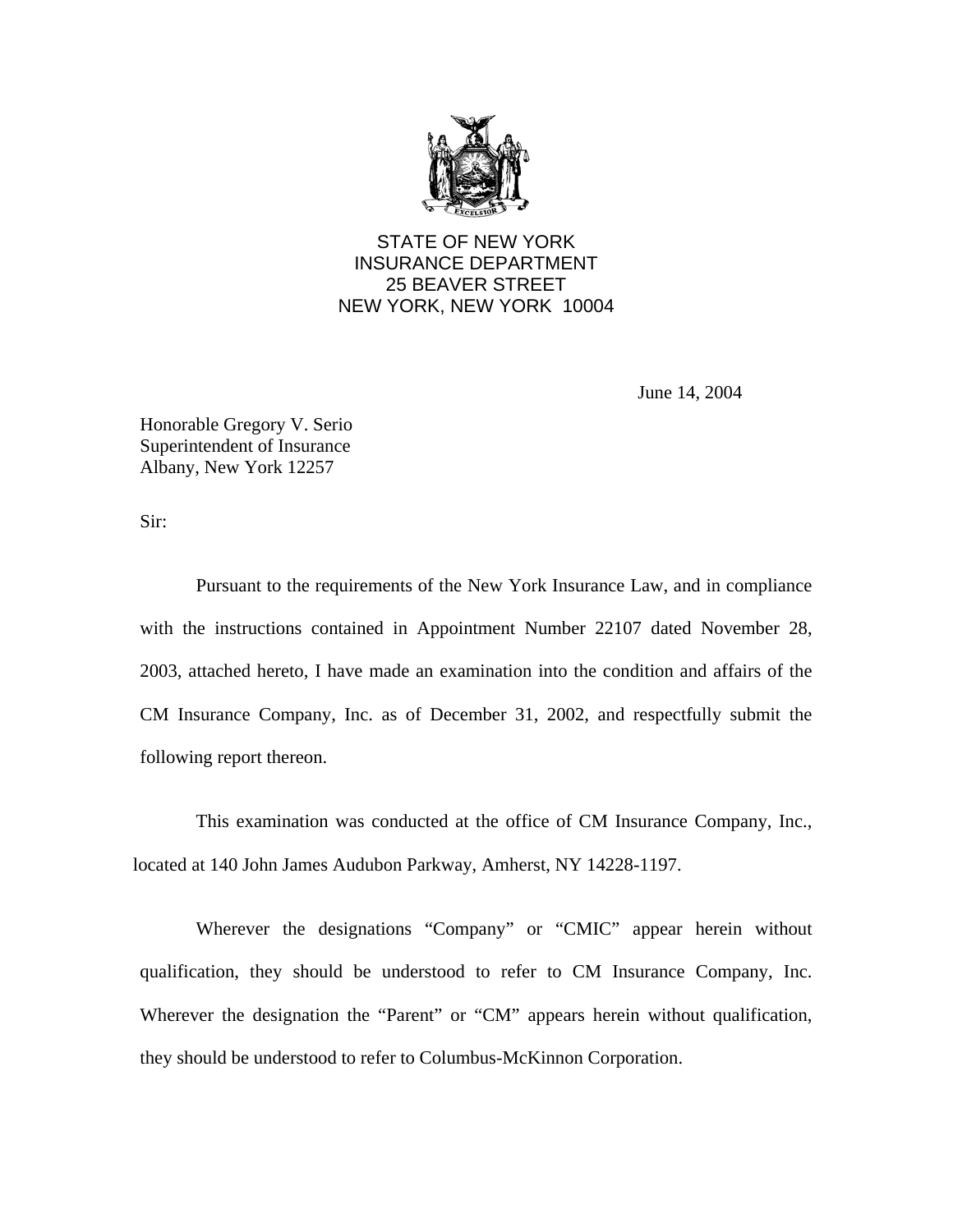#### 1. **SCOPE OF EXAMINATION**

<span id="page-3-0"></span>The purpose of this examination was to determine that the Company was operating within its by-laws and in conformance with both Article 70 of the New York Insurance Law and its plan of operation as submitted to the New York Insurance Department, hereinafter referred to as the "Department".

A review of the Company's operations from its licensing as a New York State captive on December 31, 1997 through the date of examination was performed. This review included an analysis of financial condition, a review of corporate records, and testing of various income and disbursement items to the extent deemed necessary. Additionally, the examiners utilized the work of the Company's independent auditors to the extent considered appropriate. This report is submitted on an "exception" basis. Comments and recommendations are limited to those items requiring financial adjustment, procedural recommendations, or instances where the Company was not conforming to the application file submitted to the Department.

### **2. DESCRIPTION OF COMPANY**

The Company, a wholly owned subsidiary of Columbus-McKinnon Corporation, was originally incorporated on March 26, 1990, as a pure captive insurance company pursuant to the Tennessee Captive Insurance Company Act of 1978, as amended. It began operating as a captive insurance company under the laws of New York State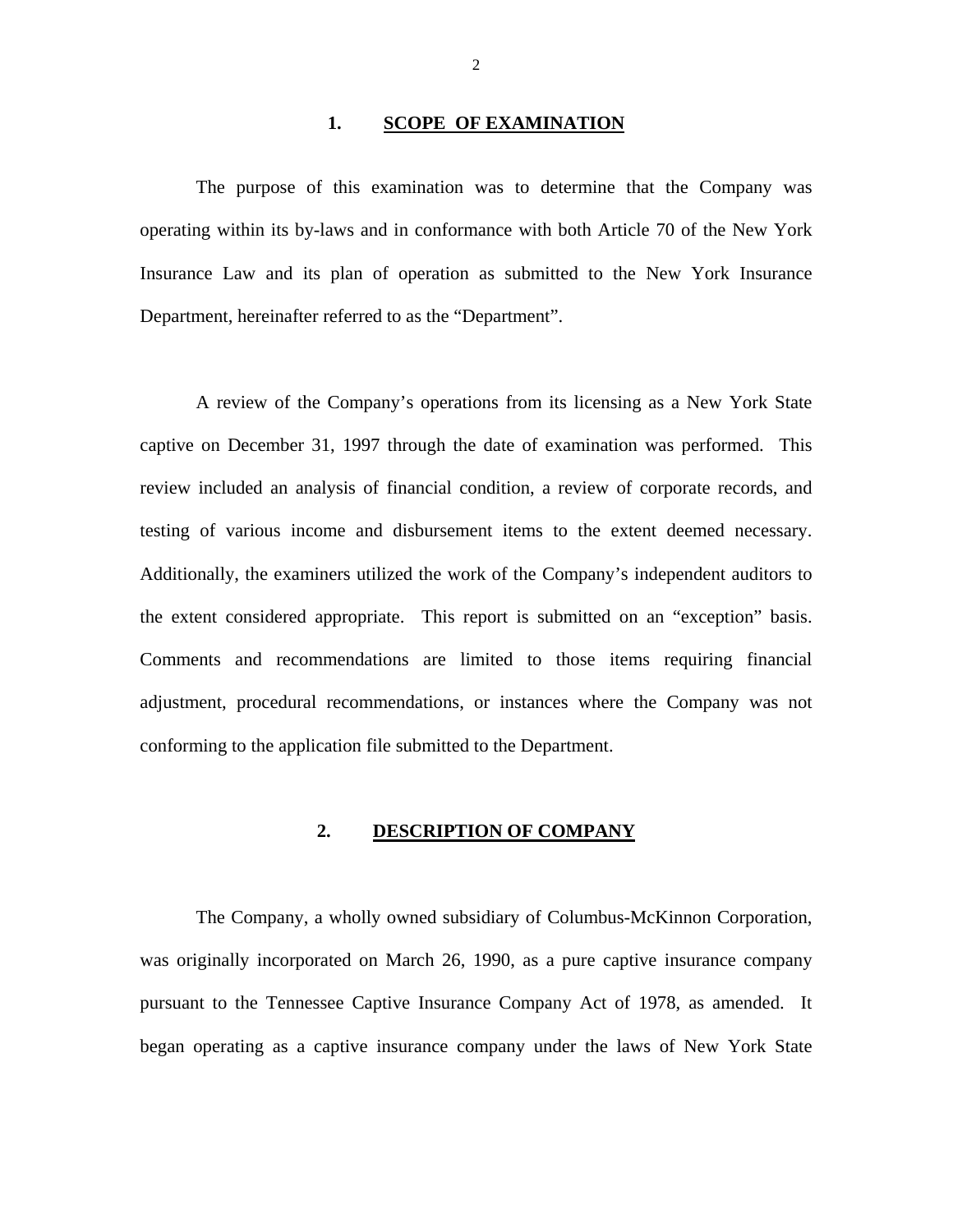<span id="page-4-0"></span>December 31, 1997. The purposes of the Company, as stated in the Articles of Incorporation are:

- To redomesticate CM Insurance Company to the state of New York.
- To act as a pure captive insurance company which shall be licensed to transact all of the kinds of insurance business that are permitted to a pure captive by Section 7003 of the Insurance Law of the State of New York.

The Company's paid in capital is \$100,000, which is comprised of 1,000 shares of issued and outstanding capital stock with a par value of \$100 per share. The Company also maintained unimpaired paid-in surplus of \$150,000. Thus, the Company is in compliance with the provisions of Section 7004(a)(1) of the New York insurance Law.

#### A. Management

The by-laws of the Company were examined and it was noted that the Company was operating in full conformity therewith in all material respects. Additionally, the corporate records of the Company were reviewed and appeared to be substantially accurate and complete in all material respects.

#### i. Shareholders:

The by-laws of the Company state that the annual meeting of the shareholders shall be held in each year at the date, time and place set forth in the notice of the meeting, or a waiver of notice thereof for the purpose as stated in the notice of the meeting. The board of directors or the notice of the meeting may designate any place, either within or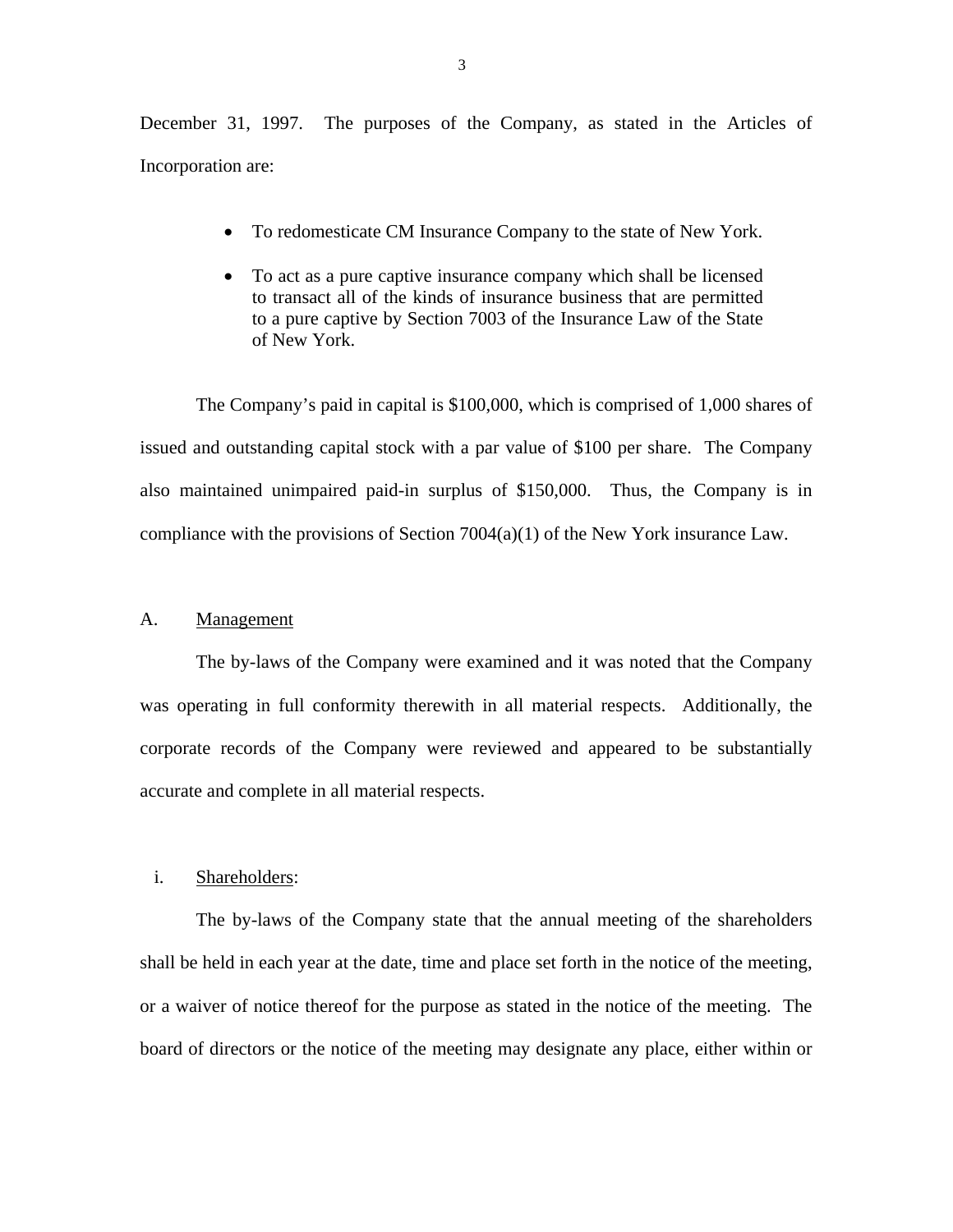without the State of New York, as the place of meeting for any annual or any special meeting of the shareholders.

#### ii. Board of Directors:

The by-laws of the Company state that the number of directors shall be at least three persons, the exact number to be determined by the shareholders at any meeting; the number of directors may be altered from time to time by the shareholders or by a majority of the board of directors, but shall never be less than the number required by law. At least two of the directors shall be a resident of the State of New York. A regular meeting of the board of directors shall be held without notice immediately after the annual meeting of shareholders. The presence of a majority of the directors shall constitute a quorum for the transaction of business unless the vote of a greater number is required by the laws of New York.

The following are the members of the board of directors as of December 31, 2002:

Timothy T. Tevens President,

Robert L. Montgomery Vice President, Hamburg, NY CM Insurance Co., Inc.

#### Name and Residence Principal Business Affiliation

Clarence, NY CM Insurance Co., Inc.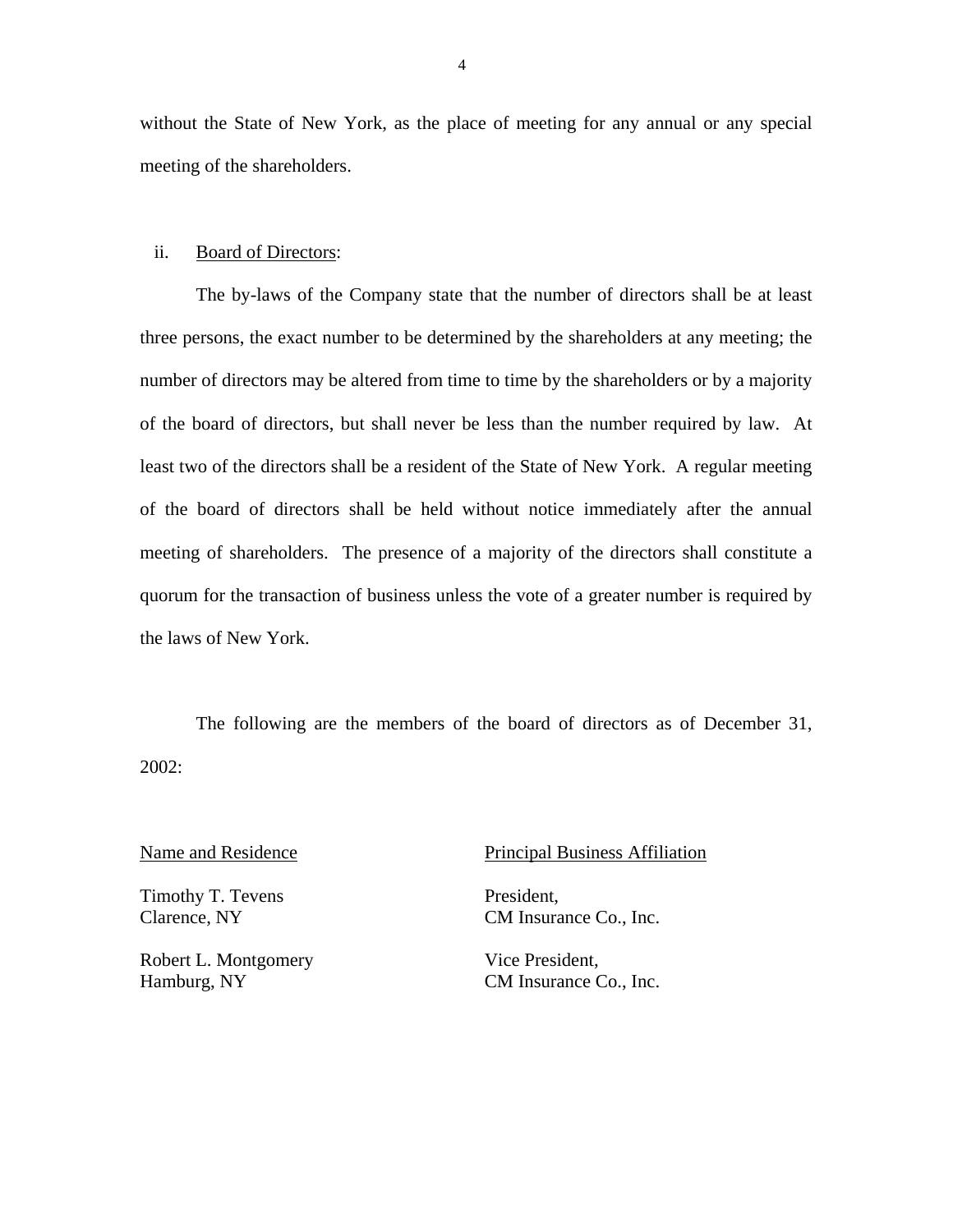The composition of the board of directors complies with the provisions of section 7005(g) of the New York Insurance Law.

#### iii. Officers:

The by-laws of the Company state that the officers shall include a president and a secretary, each of whom shall be appointed by the board of directors. Such other Officers as may be deemed necessary may be appointed by the board of directors. Any two or more offices may be held by the same person, except the offices of president and secretary.

The following are the officers of the Company as of December 31, 2002:

Title Name

| President      | Timothy T. Tevens    |
|----------------|----------------------|
| Vice President | Robert L. Montgomery |
| Secretary      | Lois H. Demler       |
| Treasurer      | John R. Hansen       |

The Company is managed by Aldrich and Cox, an insurance consultant licensed by the New York State Insurance Department. The manager acts as a consultant in the purchase of insurance by CM from CMIC. Most of the functions of the insurance business are performed in-house.

The Company was audited each of the years under examination by the certified public accounting ("CPA") firm of Ernst and Young LLP, 1400 Key Tower, 50 Fountain Plaza, Buffalo, NY 14202.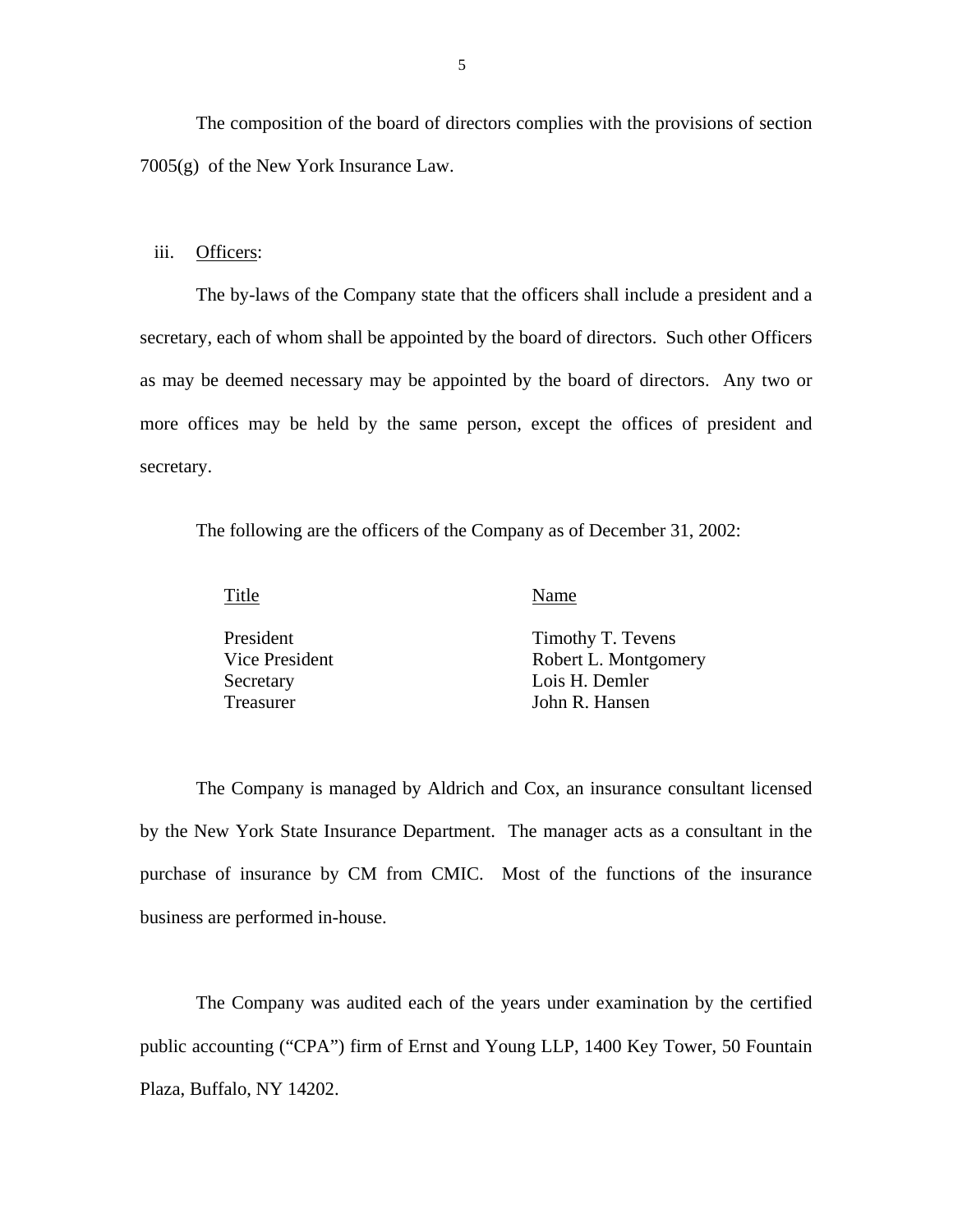<span id="page-7-0"></span>Other firms that provide services to the Company during the examination period were:

- Aldrich  $& Cox Insurance consultation services;$
- Andrews, Sanchez, Amigone, Mattrey & Marshall LLP (Richard A. Clark, Esq.) – corporate legal service;
- Tillinghast-Towers Perrin and Watson Wyatt Worldwide actuarial services;
- Andrews, Sanchez, Amigone, Mattrey & Marshall LLP (Richard A. Clark, Esq.) – Claims monitoring and establishing appropriate reserves for claim losses and expenses;
- Columbus McKinnon Corporation claims management and engineering services;
- Fleet Bank fund custodian and discretionary investment fund services.

### B. Plan of Operation

At the time of licensing, the Company was writing commercial general liability insurance for CM and its other wholly-owned United States subsidiaries with coverage limits of \$2,000,000 per occurrence, and \$3,000,000 in the aggregate. The Company also provided products liability and international commercial liability for CM. In addition to the coverage provided by the Company, CM purchases additional layers of traditional coverage in excess of CMIC's coverage pursuant to the terms of a comprehensive general liability policy issued by an unaffiliated insurer. The Company does not assume or cede any reinsurance.

#### C. Growth of the Company

| Year | <b>Net Premiums</b><br>Earned | <b>Net</b><br>Income | Assets     | Shareholder's<br>Equity |
|------|-------------------------------|----------------------|------------|-------------------------|
| 2002 | 2,350,000                     | (1,375,376)          | 27,608,090 | 4,303,364               |
| 2001 | 745,000                       | 33,901               | 28,952,384 | 6,275,220               |
| 2000 | 3,000,000                     | 438,274              | 28,761,242 | 5,636,904               |
| 1999 | 3,000,000                     | 155,429              | 26,754,106 | 5,198,630               |
| 1998 | 3,000,000                     | 116,374              | 22,992,558 | 5,043,201               |
|      |                               |                      |            |                         |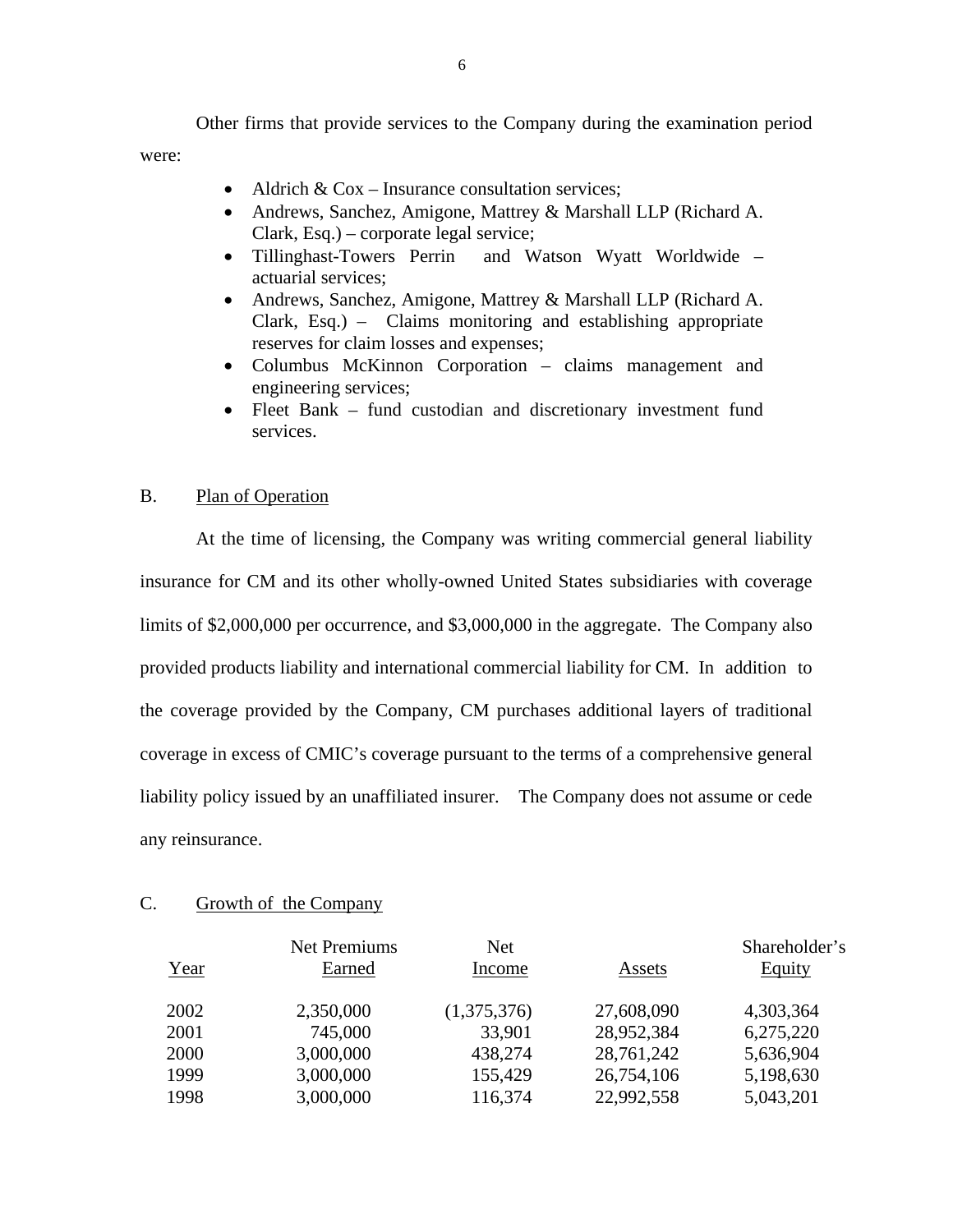## **3. FINANCIAL STATEMENTS**

The financial statements of the Company are presented in conformity with generally accepted accounting principles, except for the inclusion of a letter of credit issued in favor of the Superintendent of Insurance of the State of New York. The inclusion of the letter of credit in assets, and in capital and surplus, is based upon accounting principles allowed for captive companies by New York Law. The financial position of the Company as presented and accepted for the period examined is as follows:

| <b>Assets</b>                               |              |              |
|---------------------------------------------|--------------|--------------|
| <b>Bonds</b>                                | \$5,488,304  |              |
| <b>Stocks</b>                               | 14,575,792   |              |
| Cash and cash equivalents                   | 1,910,065    |              |
| Total cash and invested assets              |              | \$21,974,161 |
| Letter of credit                            | \$250,000    |              |
| Deferred income taxes                       | 5,383,929    |              |
| Total non-invested assets                   |              | 5,633,929    |
| <b>Total Assets</b>                         |              | \$27,608,090 |
| <b>Liabilities and Shareholder's Equity</b> |              |              |
| Liabilities                                 |              |              |
| Losses                                      | \$13,527,117 |              |
| Loss adjustment expenses                    | 5,118,996    |              |
| Amounts due to affiliates                   | 4,312,550    |              |
| Excess statement reserves                   | 344,915      |              |
| Other liabilities                           | 1,148        |              |
| <b>Total liabilities</b>                    |              | \$23,304,726 |
| <b>Shareholder's Equity</b>                 |              |              |
| Paid in capital (Par Value)                 | \$100,000    |              |
| Contributed surplus                         | 150,000      |              |
| Unrealized gain (loss) on Investments       | (242,065)    |              |
| Surplus (accumulated earnings)              | 4,295,429    |              |
| Total shareholder's equity                  |              | 4,303,364    |
| Total liabilities and shareholder's equity  |              | \$27,608,090 |

7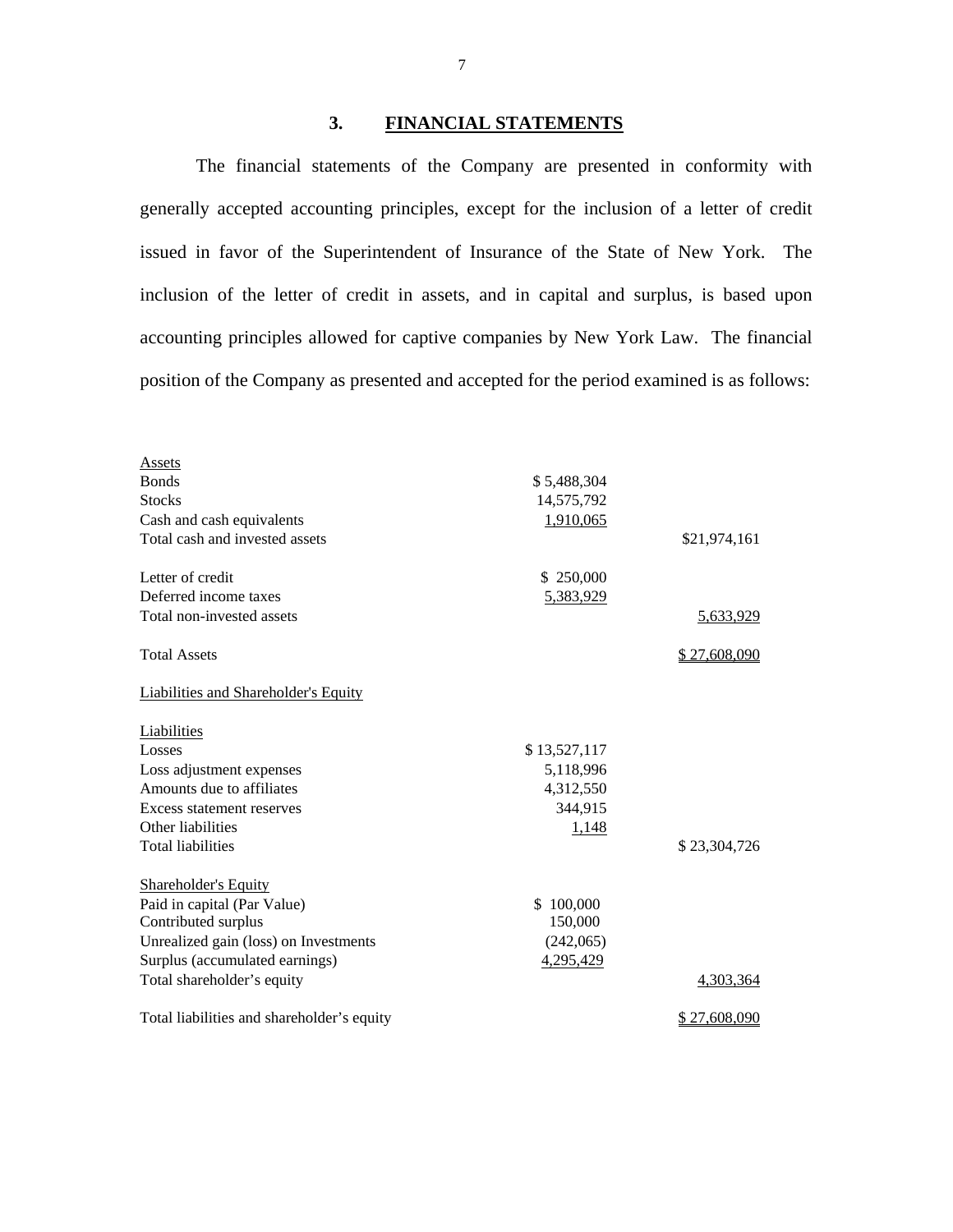# STATEMENT OF INCOME FOR THE YEAR ENDED DECEMBER 31, 2002

#### Underwriting income

| Net premiums earned<br>Total income      | \$2,350,000    | \$2,350,000    |
|------------------------------------------|----------------|----------------|
| Underwriting expense                     |                |                |
| Net losses incurred                      | \$1,555,532    |                |
| New loss adjustments expenses incurred   | 165,856        |                |
| General and Administrative               | 30,432         |                |
| Other underwriting expenses              | 75,312         |                |
| Total underwriting expenses              |                | \$1,827,132    |
| Underwriting profit (loss)               |                | \$522,868      |
| Investment income                        |                | (2,320,742)    |
| Other expenses                           |                | 66,758         |
| Income Before Dividends and Taxes        |                | \$(1,731,116)  |
| Dividends                                | \$<br>$\Omega$ | \$<br>$\theta$ |
| <b>Taxes</b>                             | 355,840        | (355, 840)     |
| Net income                               |                | \$(1,375,276)  |
| Changes in capital and surplus account   |                |                |
| Capital and surplus at December 31, 2001 |                | \$6,275,220    |
| Net income                               |                | (1,375,276)    |
| Net unrealized capital gains or losses   |                | (596, 480)     |
| Capital and Surplus at 12/31/02          |                | \$4,303,464    |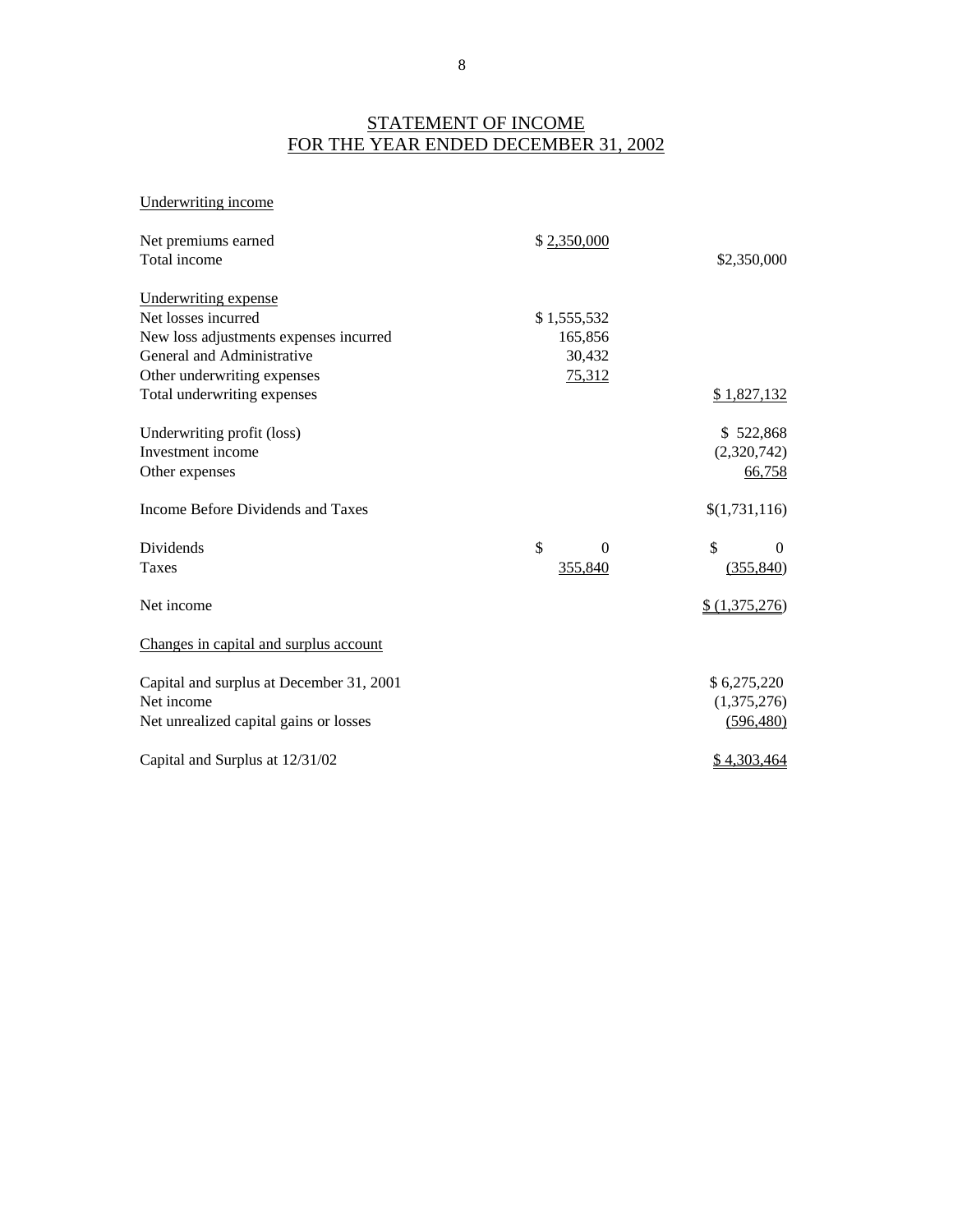#### **4. LOSSES AND LOSS ADJUSTMENT EXPENSES**

<span id="page-10-0"></span>The examination liability of 18,646,113 is the same as reported by the Company as of December 31, 2002.

The examination reserves were calculated in accordance with generally accepted actuarial principles and practices and were based on statistical information contained in the Company's filed annual statements and their internal statistics.

The Company's actuary at December 31. 2002 was Elissa Sirvotka of Tillinghast-

Towers Perrin, 200 W. Madison St., Suite 310, Chicago, IL 60606.

#### **5. ARTICLE 70 COMPLIANCE**

Article 70 of the New York State Insurance Law is the governing law for the

formation and continued operation of Captive Insurance Companies in New York State.

Section 7006 (c) of the New York Insurance Law provides that :

"Every captive insurance company licensed to do a captive insurance business in this state shall file with the superintendent:

(c) annually on or before July first, evidence in a form prescribed by the superintendent, that the industrial insured or member of the industrial insured group owning the captive insurance company continues to meet the financial standards set forth in seven thousand two of this article."

Section 7002(e) defines an industrial insured as an insured:

"(1) whose net worth exceeds one hundred million dollars*…*"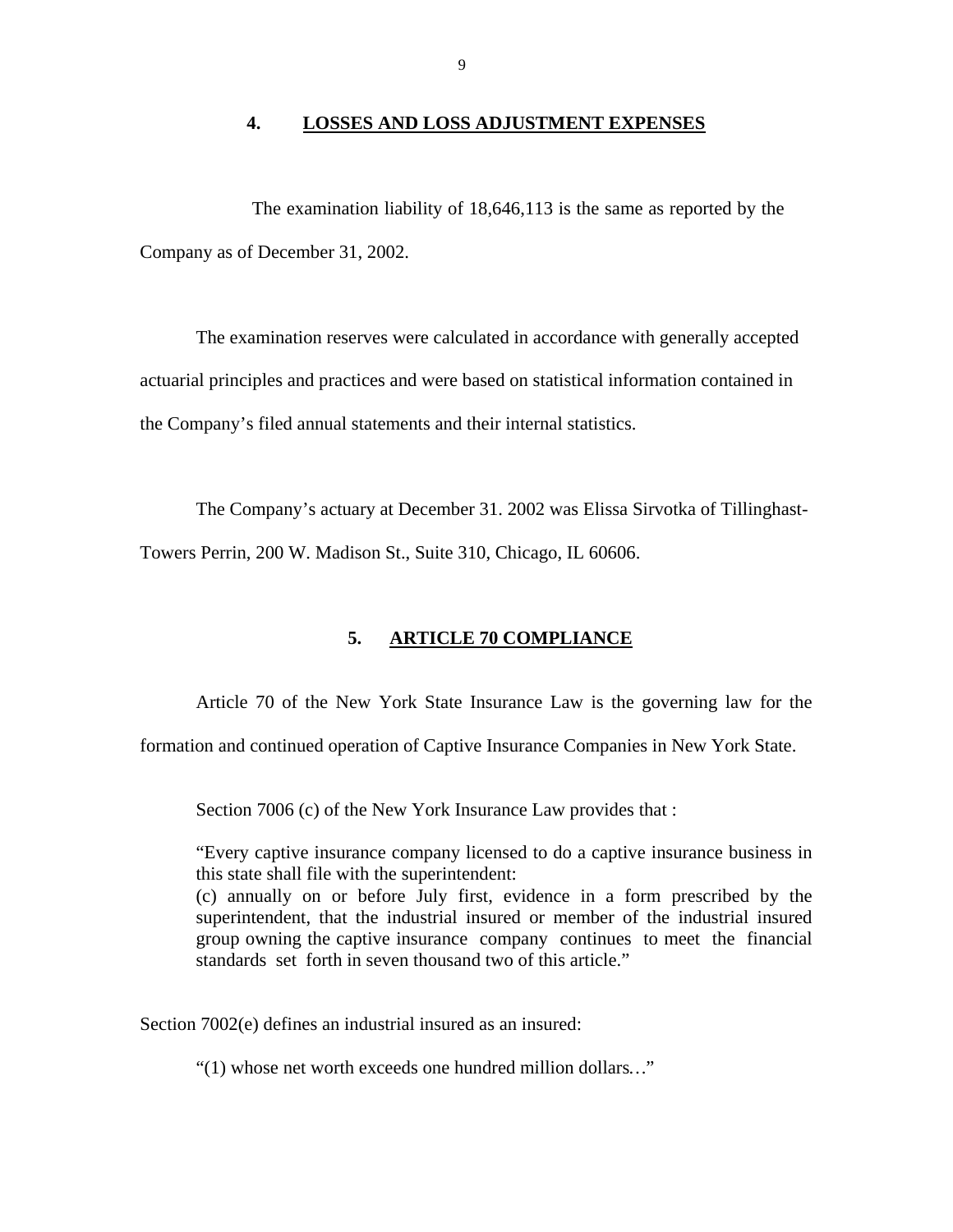Columbus-McKinnon Corporation is the industrial insured entity that formed the CM Insurance Co. Inc. As of December 31, 2002, the net worth of CM was \$70,390,000. Subsequent to the examination, the net worth of CM, based on the market price of outstanding shares of common stock, was \$128,702,926.

However, it is recommended that the Company take the necessary steps to ensure compliance with the provisions of Section 7002(e) of the New York Insurance Law.

### **6. SUMMARY OF COMMENTS AND RECOMMENDATIONS**

ITEM PAGE NO.

14

It is recommended that the Company take the necessary steps to ensure compliance with the provisions of Section 7002(e) of the New York Insurance Law.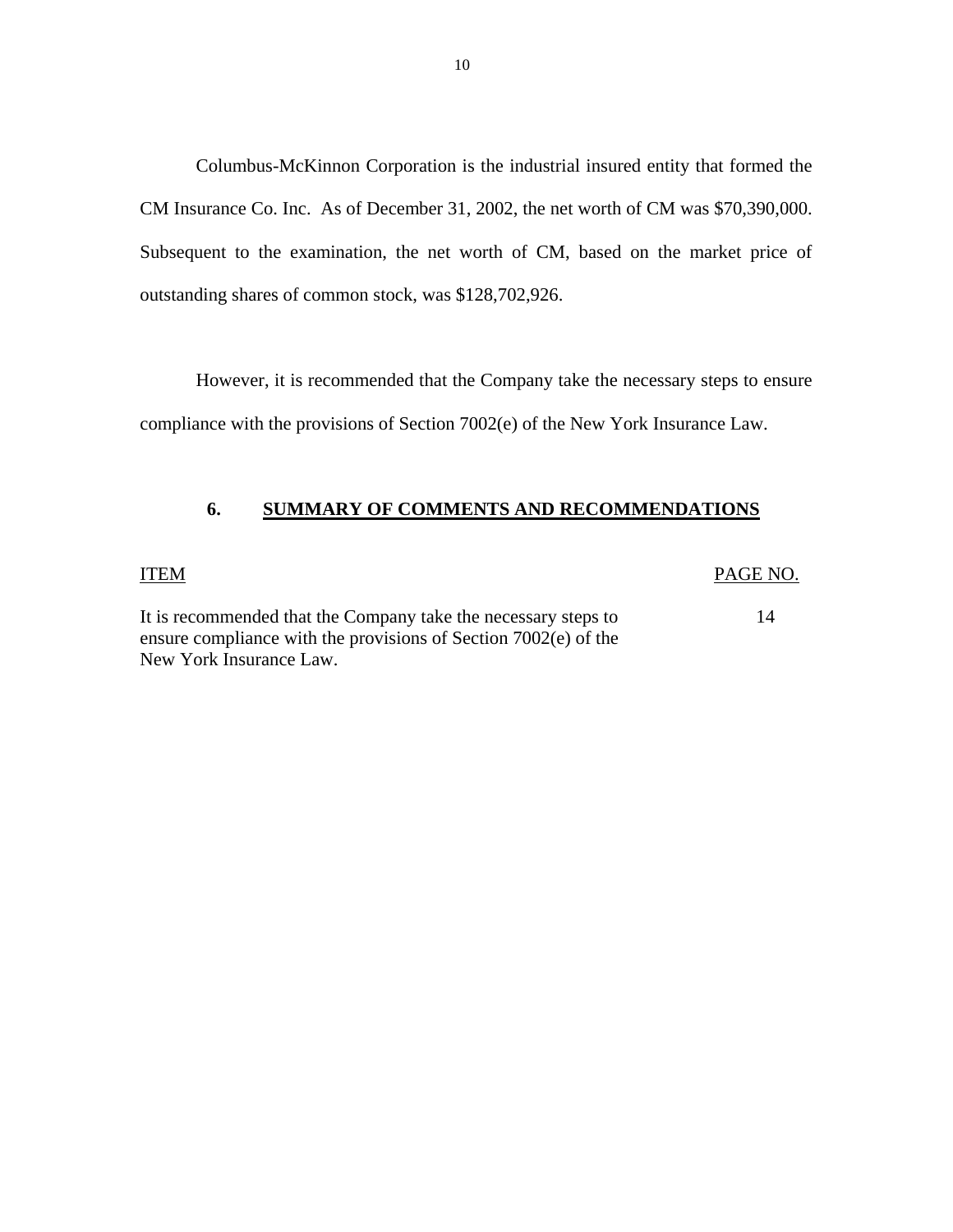Respectfully submitted,

 $\frac{|S|}{|S|}$ Frank P. Schiraldi Senior Insurance Examiner

STATE OF NEW YORK ) )SS.  $\mathcal{L}$ COUNTY OF NEW YORK)

FRANK P. SCHIRALDI, being duly sworn, deposes and says that the foregoing report submitted by him is true to the best of his knowledge and belief.

 $\overline{\phantom{a}151}$   $\overline{\phantom{a}151}$   $\overline{\phantom{a}151}$   $\overline{\phantom{a}151}$   $\overline{\phantom{a}151}$   $\overline{\phantom{a}151}$   $\overline{\phantom{a}151}$   $\overline{\phantom{a}151}$   $\overline{\phantom{a}151}$   $\overline{\phantom{a}151}$   $\overline{\phantom{a}151}$   $\overline{\phantom{a}151}$   $\overline{\phantom{a}151}$   $\overline{\phantom{a}151$ Frank P. Schiraldi

Subscribed and sworn to before me this \_\_\_\_\_\_day of \_\_\_\_\_\_\_\_\_\_\_\_\_\_2004.